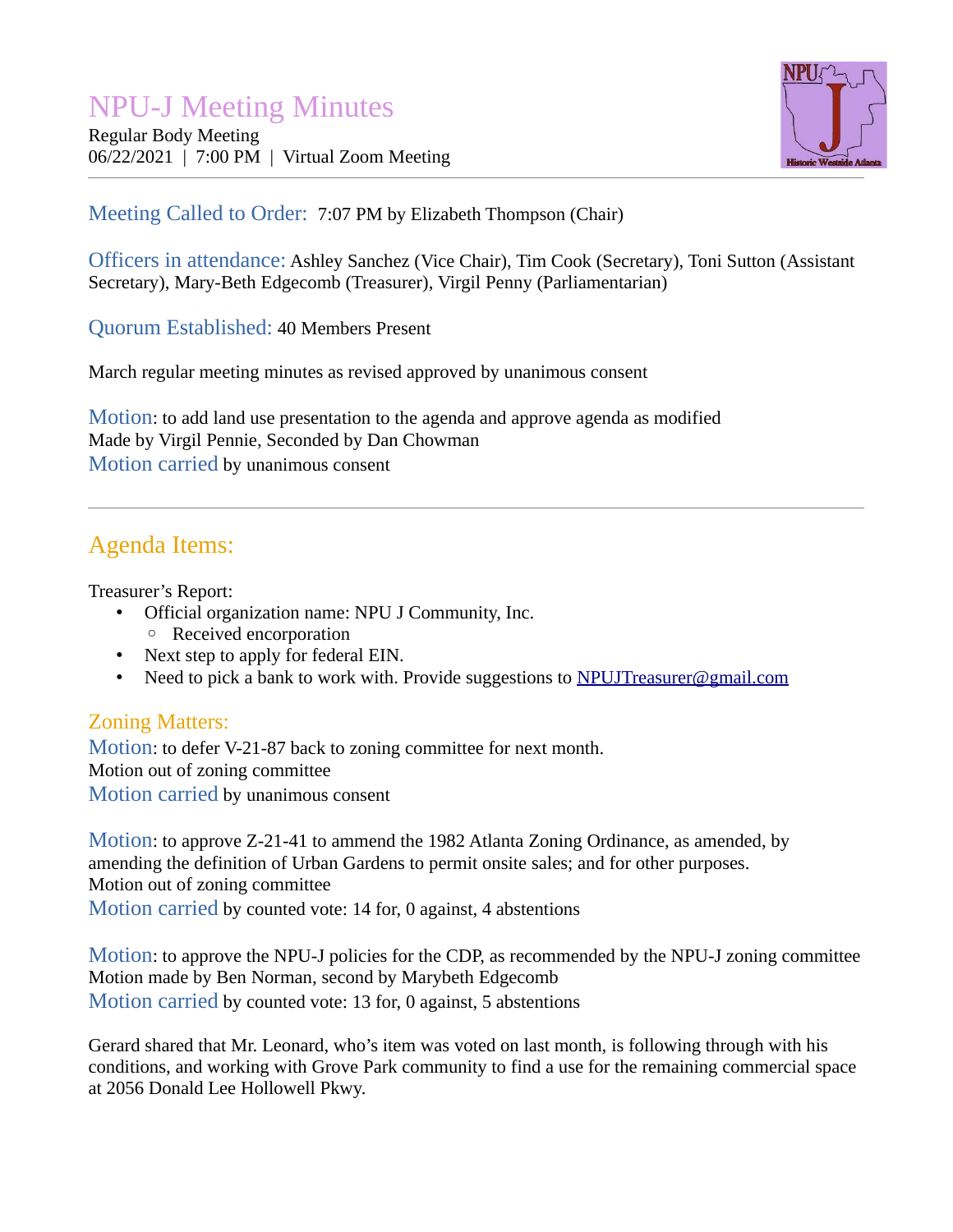Matter for Review/Comment:

SD-21-8 Applicant seeks to subdivide 578 Church St into two lots

Comment by Rolanda Powell of Center Hill – Neighborhood met with developer and is in support of the subdivision

Presentations/Announcements:

Atlanta Police Department Zone 1: Captain Zegite,

- Zone 1 has most crimes in CoA this year

- 8 aggravated assaults in last month, 6 were domestic, no car break ins, generally quiet

- APD is hiring!

Zone 1 Inspector [\(jword@atlantaga.gov](mailto:jword@atlantaga.gov)) and ([zone1precinct@gmail.com](mailto:zone1precinct@gmail.com)) Cell # 470-462-9035

Atlanta Fire Rescue: contact Raymond Hampton 404-546-4438

Code Enforcement: Officer Parham, Cell: 404-295-6045, [tparham@atlantaga.gov](mailto:tparham@atlantaga.gov) Jocelyn Lyles, Code enforcement manager, jlyles@atlantaga.gov 404-623-4614

Officer Wimberly, Senior Code-enforcement officer, [knwimberly@atlantaga.gov,](mailto:knwimberly@atlantaga.gov) 404-416-5781

Public Works Solid Waste Education & Enforcement Team (SWEET): Officer Knight [oknight@atlantaga.gov,](mailto:oknight@atlantaga.gov) 470.270.5636 Public Works has returned to regular weekly collection of recycling and yard trimmings.

 Department of Customer Service (ATL311) : Shantre LittleJohn Mercedes-Benz Stadium Vaccination site – can schedule appointments and transportation through 311. Report municipal issues by dialing 311 or using ATL311 app, visit atl311.com, [atl311@atlantaga.gov](mailto:atl311@atlantaga.gov) Question: How do citizens follow up on incidents reported through 311 which go to Policing Alternatives (PAD)? Answer: You can follow up through 311

City Solicitor: Kiera Potter, kpotter@atlantaga.gov; 470-421-2812 We provided the chairperson with a list of properties which are in the court process.

Department of Watershed: Kim Davis 404-546-0311, [kcdavis@atlantaga.gov](mailto:kcdavis@atlantaga.gov) Watershed Care & Conserve/water bill assit [www.atlantawatershed.org/care-and-conserve](http://www.atlantawatershed.org/care-and-conserve)  Toilet Rebate [www.northgeorgiawater.org/](http://www.northgeorgiawater.org/)

Councilmember Hillis' Office: Dustin Hillis, [dhillis@atlantaga.gov](mailto:dhillis@atlantaga.gov) Legislation to move \$7M from reserve fund to purchase new equipment and trucks for Fire Dept. Still working to fund and install pedestrian safety improvements Additional funding for APD and Public Works cameras to combat crime and dumping Additional funding home repair for seniors in District 9

Councilmember Brown's office: Vonda Malbrough, [ymalbrough@atlantaga.gov](mailto:ymalbrough@atlantaga.gov) or 470-829-4456 Working on Workforce Development Bond with Georgia State University

Councilmember Dickens' office, post 3 at-large: Kelsey Maynard, [KMMaynor@atlantaga.gov](mailto:KMMaynor@atlantaga.gov) Working on youth programs: Midnight Basketball, Boxing program w/ organizations around the city and a tech program. More information coming.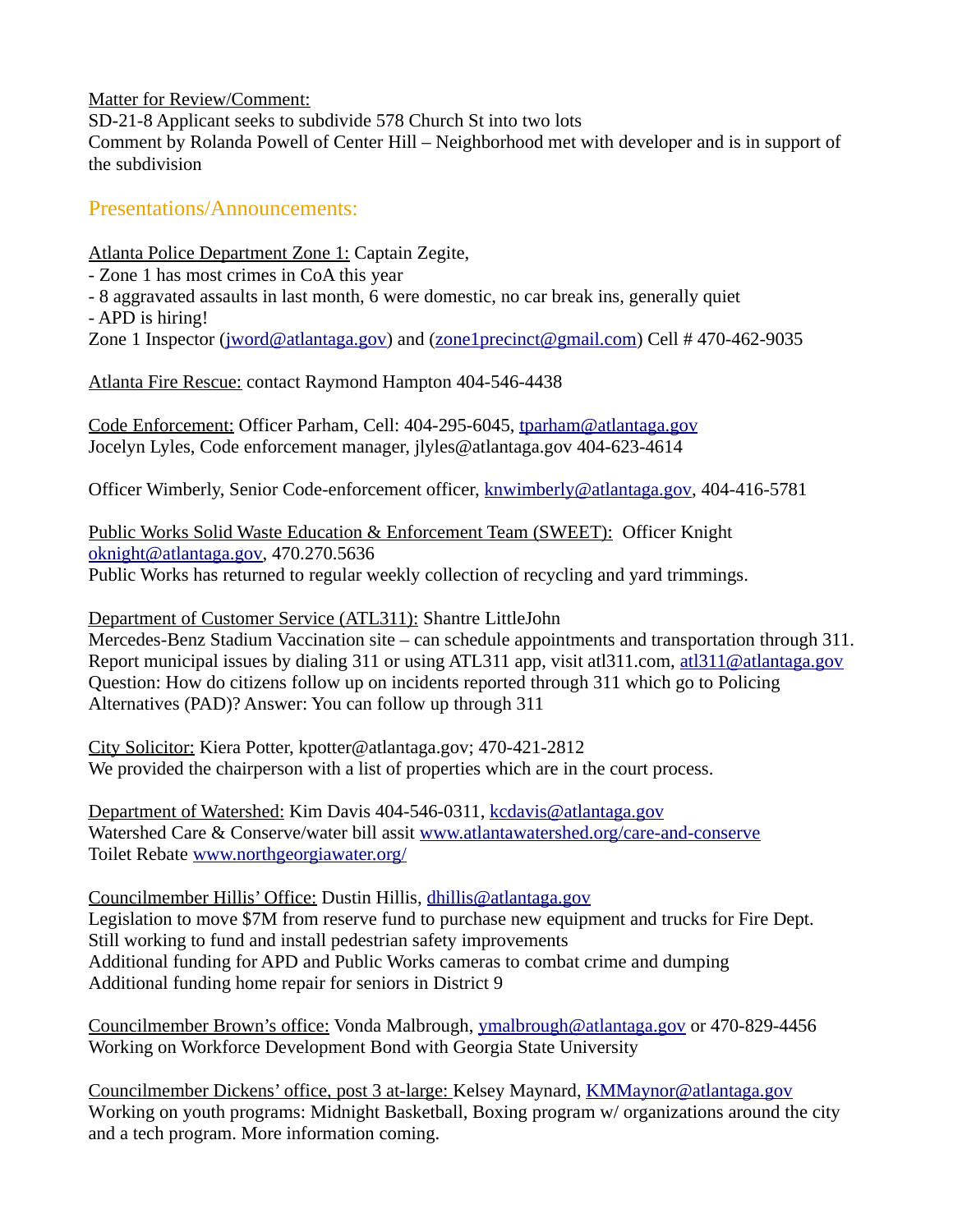Fulton County Commissioner Hall's Office: Anita Harris, Director of Legislative and Community Affairs for Fulton County District 4, 404.312.6222 or [Anita.Harris@fultoncountyga.gov](mailto:Anita.Harris@fultoncountyga.gov)

Board has approved pilot program for Youth Leadership Program for ~200 HS students in August. Application information is forthcoming.

American Rescue Plan (ARP) funding legislation has not yet been passed, but first round of funding has been received.

July  $1<sup>st</sup>$  the Board of health is no longer under the control of the Fulton County Govt.

Hall's office can provide a lot of resources. If neighborhoods need something, reach out.

Atlanta Public Schools - Aretta Baldon, District 2, [aretta.baldon@atlanta.k12.ga.us](mailto:aretta.baldon@atlanta.k12.ga.us) (770) 744-1751 2021 Budget Passed - ~\$24M Compensation package providing raises to most staff, additional funding academic recovery including summer academics, Extension of elementary school day, services for students with disabilities, mental health and other enhancements.

New starting times: Elementary 7:45am, Middle 9:15am, High 8:45am

First school day: Aug  $5<sup>th</sup>$ 

Engagement Opportunities, Dates posted on APS website for:

SPLOST funding community engagement: Douglass July 22<sup>nd</sup>, review recommendations in Sept. Equity engagement with new Chief Equity Officer, June  $24<sup>th</sup>$ 

Board is shifting to a student outcomes focused model. Info on website, engagement sessions coming and open for questions.

Office of Senator Horacena Tate: in the flesh! err… virtual, [horacena.tate@senate.ga.gov](mailto:horacena.tate@senate.ga.gov) District Liaison: [sherryb92@gmail.com](mailto:sherryb92@gmail.com)

Meeting on June  $23<sup>rd</sup>$  special congressional session to address redistricting. A total of 11 meetings across the state on this and my office will be pushing out information about this process to educate constituents about voter suppression.

#### Planner's Report: Chido Baker

Upcoming NPU University courses, visit www.npuatlanta.org/npuucatalog or call 404.546.0158. June 24<sup>th</sup> Legislative Process, June 29<sup>th</sup> Workforce Development

Depart City Planning – Cemetary Network launch will provide and maintain information. Annual Preservation Week Oct. 18-21st – 2021 "Our Shared Legacy – Preservation in Atlanta" In Partnership with UGA – NPU Community Leadership Institute Fall '21 for current and rising leaders Applications are due July 6th. For more information, visit

<https://www.atlantaga.gov/government/departments/city-planning/community-leadership-institute>

#### Atlanta Land Trust - Karen Babino

monthly information session for future home buyers and anyone in the community who wants to learn more about the community land trust model as a tool for affordable housing. The next monthly community information session is Saturday, July 10, 2020 from 10a-1130a. Pls register on Eventbrite: <https://www.eventbrite.com/e/virtual-community-information-session-registration-156005997137> ----------------------------------------------

Are you a real estate professional working in Atlanta's intown neighborhoods or know one? Are you challenged with finding a quality, affordable home in Atlanta for your buyers? The Atlanta Land Trust (ALT) is hosting a virtual training session this Thursday, August 12, 2021 from 10 am  $-1$  pm where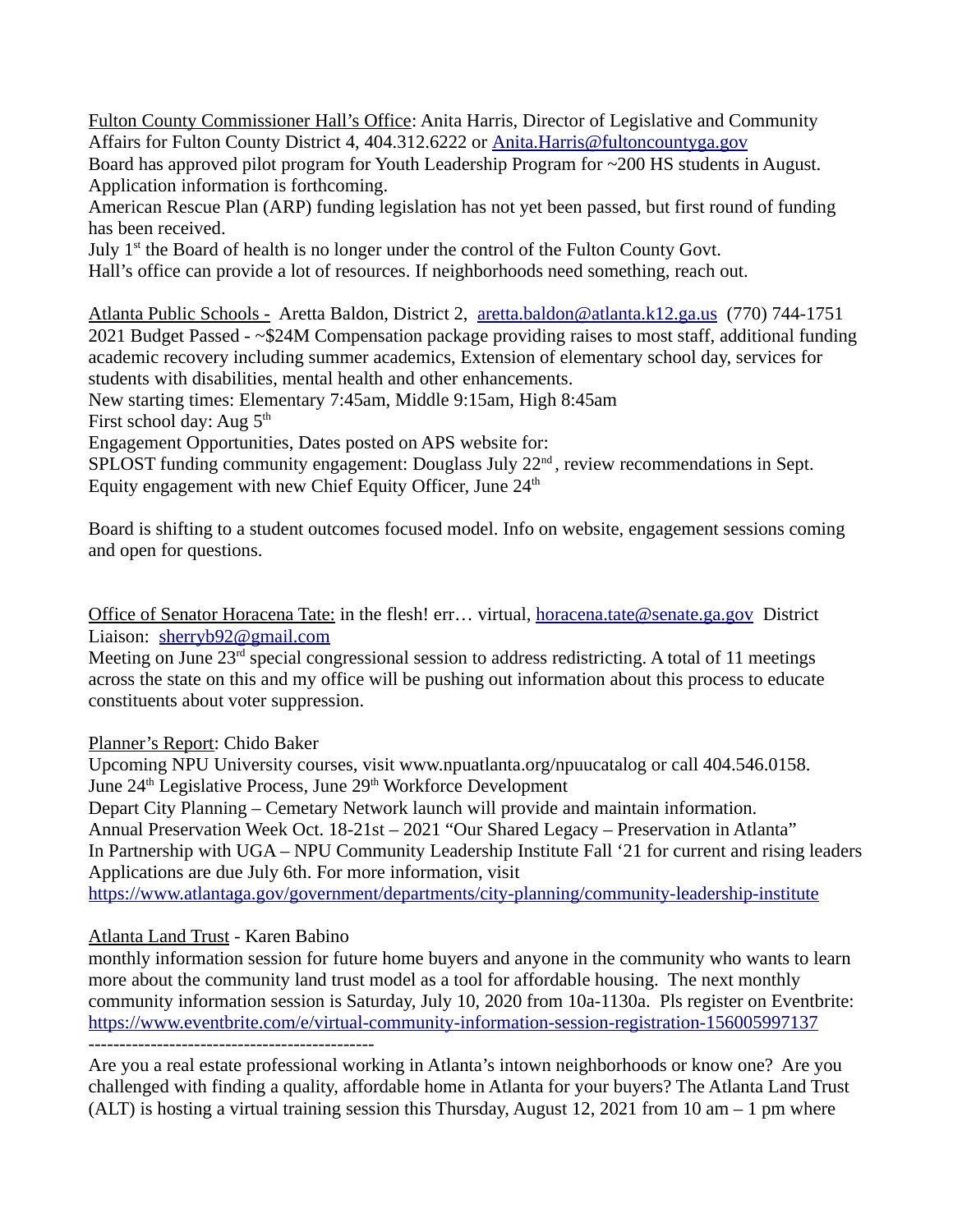you can learn about the community land trust model and how it can help low- and moderate-income home buyers not served

#### Presentations:

Code Enforcement: Officer Bryant, 404-291-5540 or email [dlbryant@atlantaga.gov](mailto:dlbryant@atlantaga.gov) Overview of the Code Enforcement process, including citing of property, appearance at court and remediation. Clean and close vs demolition process.

Question/Comments: Continued dialogue regarding abandoned properties in Center Hill which continue to be a problem.

Daphney Talley (Deputy Director of Code Enforcement) also spoke to clarify the separation between the city departments (Public Works vs Code enforcement/APD).

Major Schiffbower also added that they appreciate citizens attending the court cases to give their perspectives and concerns regarding the code enforcement cases.

How long is the process from citing to demolition?

Perfect world scenario, it takes 6 months from the demolition order until demolition. But the demolition order could come years after the original citations, due to the process as well as funding. How can we stay in the loop on these properties?

If you keep a list of requested updates, Officer Parham can come no NPU-J meeting prepared with updates. There is also a website, listed in the slide deck that will give you the general status.

#### Other Committee Updates:

Bylaws Committee – Ashley Sanchez, ashcapitalholdings@gmail.com

Last meeting June 14<sup>th</sup>, Provided feedback on articles 4&5. Upcoming meetings July12th @ 6:30PM. Will be holding two community sessions, July 20<sup>th</sup> @ 6:30 and Aug 17<sup>th</sup> @ 6:30pm, for the general body to review changes to the bylaws.

Communications – Carrie Williams, [npujcomms@gmail.com](mailto:npujcomms@gmail.com)

Keep up on Atlanta Planning Advisory Board (APAB). If you'd like to see any of the reports from APAB, including the one on redistricting, email me.

Neighborhoods: Center Hill - Rolanda Powell Meetings are first Thursday, next is March  $4<sup>th</sup>$  at 6pm! Thanks to County Commissioner Harris.

Dixie Hills – Derrick Green Meetings  $2<sup>nd</sup>$  Tuesday, 6:30PM. Hybrid virtual/in person meetings.

Grove Park – Brandon Pierre-Thomas Meetings 1<sup>st</sup> Tuesday, 7PM (No July Meeting) Link for Zoom on GPNA's website: [Groveparkatlanta.com](http://Groveparkatlanta.com/)

West lake - Ruth Ubaldo Meetings  $3<sup>rd</sup>$  Monday @ 6pm Monthly cleanups – next on July  $20<sup>th</sup>$  @ 7pm at Westlake and Springview.